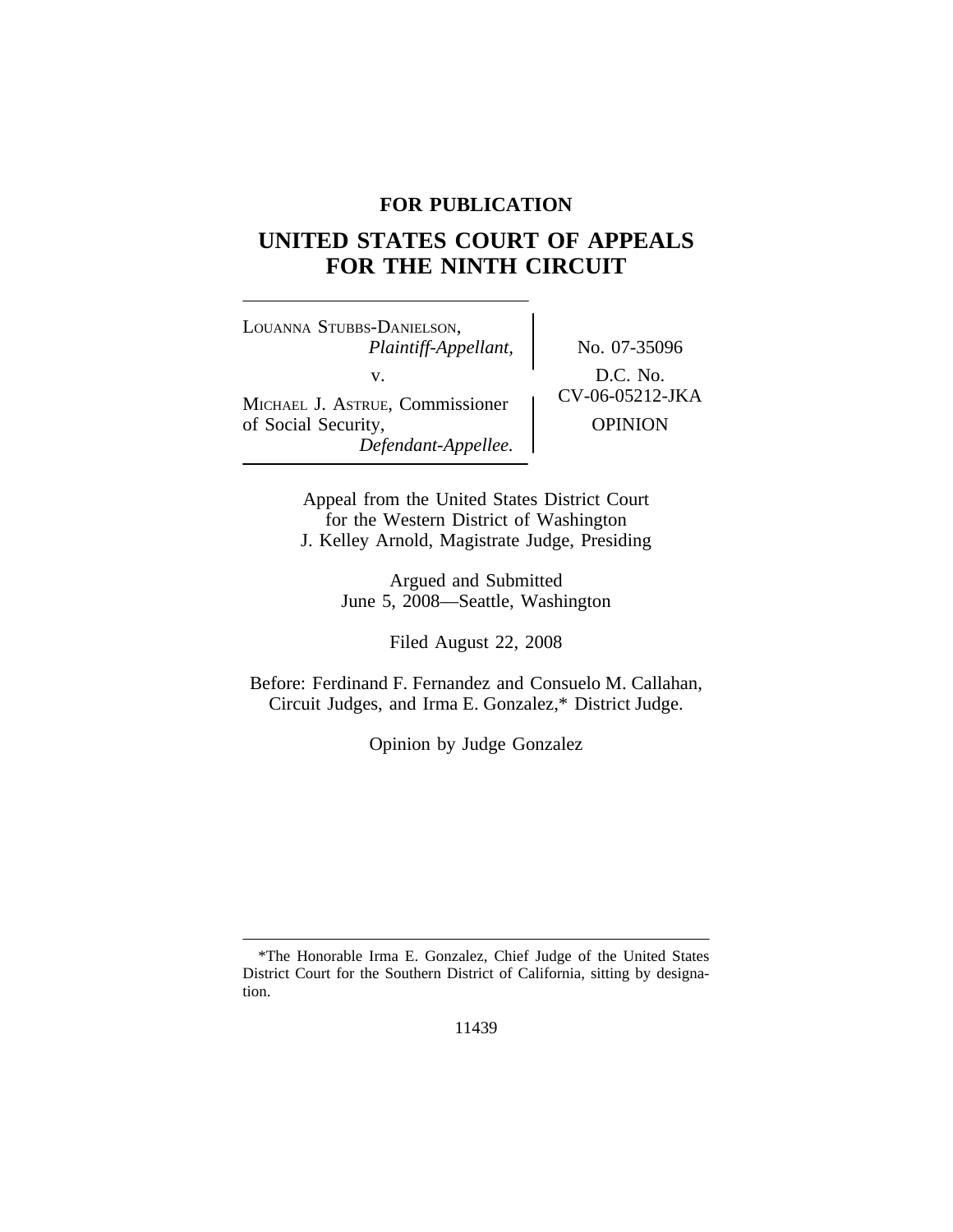#### **COUNSEL**

D. James Tree, Attorney at Law, Yakima, Washington, for the plaintiff-appellant.

David Blume, Assistant Regional Counsel, Social Security Administration, Seattle, Washington, for the defendantappellee.

### **OPINION**

GONZALEZ, Chief District Judge:

Appellant Louanna Stubbs-Danielson appeals the district court's decision affirming the Commissioner of Social Security's denial of her application for disability insurance benefits under the Social Security Act. We affirm.

# **I.**

Stubbs-Danielson first applied for Supplemental Security Income ("SSI") benefits in 1986. The Commissioner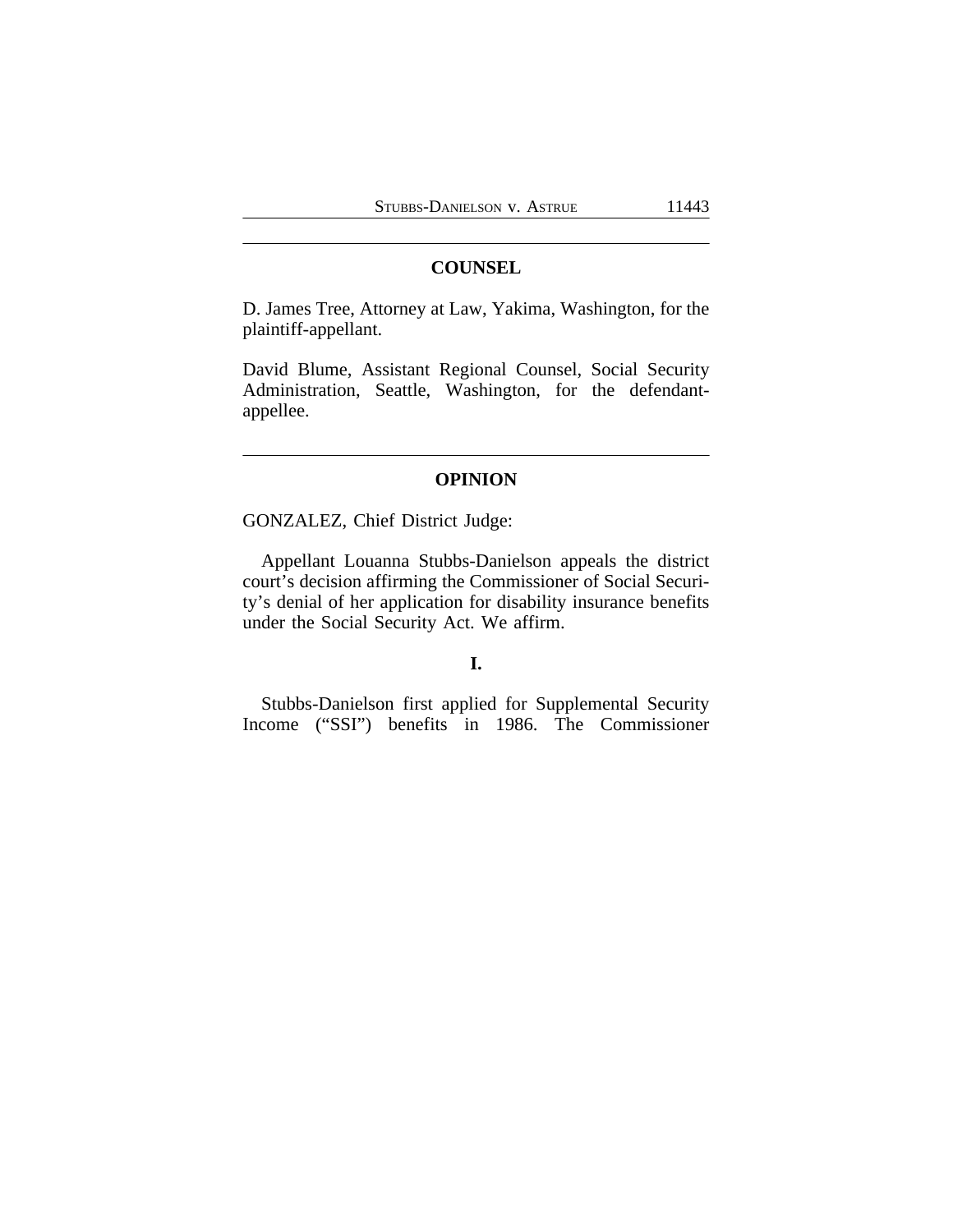approved her application and Stubbs-Danielson received SSI benefits from 1986 until roughly 1995, at which time her benefits were terminated as a result of her incarceration. She was in prison from roughly 1994 to 2000 and, upon release, she unsuccessfully applied for SSI benefits. Stubbs-Danielson protectively filed the present application in 2002.

In 2002, Stubbs-Danielson was 38 years old. She had a high school education, having taken special education classes and worked briefly as a telemarketer after her release from prison. Stubbs-Danielson based her application on claimed mental and physical limitations. Relevant here are evaluations conducted by two physicians and one psychologist.

In December 2002, Dr. Bryce A. McCollum evaluated Stubbs-Danielson and diagnosed her with borderline intellectual functioning and said she showed good persistence, but a slow pace in thought and action. Dr. McCollum observed that Stubbs-Danielson could follow three-step instructions. IQ testing resulted in scores that fell within the borderline range of intellectual functioning. Dr. McCollum noted Stubbs-Danielson functions in the low average range for verbal comprehension, perceptual organization, reporting the meaning of words, thinking abstractly, holding content in short term memory while sorting and reporting, copying symbols, reasoning with spatial relationships, and non-verbal reasoning.

In April 2003, Stubbs-Danielson injured her left wrist, left leg, and back in an automobile accident. X-rays showed degenerative changes in her lumbar spine. Later that month, Lawrence Neville, M.D., examined her and diagnosed a lumbar strain and left leg bruises. He concluded that her standing, walking, and sitting limitations would soon resolve.

In May 2003, Bruce Eather, Ph.D., a State agency reviewing psychologist noted Dr. McCollum's observation about claimant's slow pace and likewise indicated claimant has sev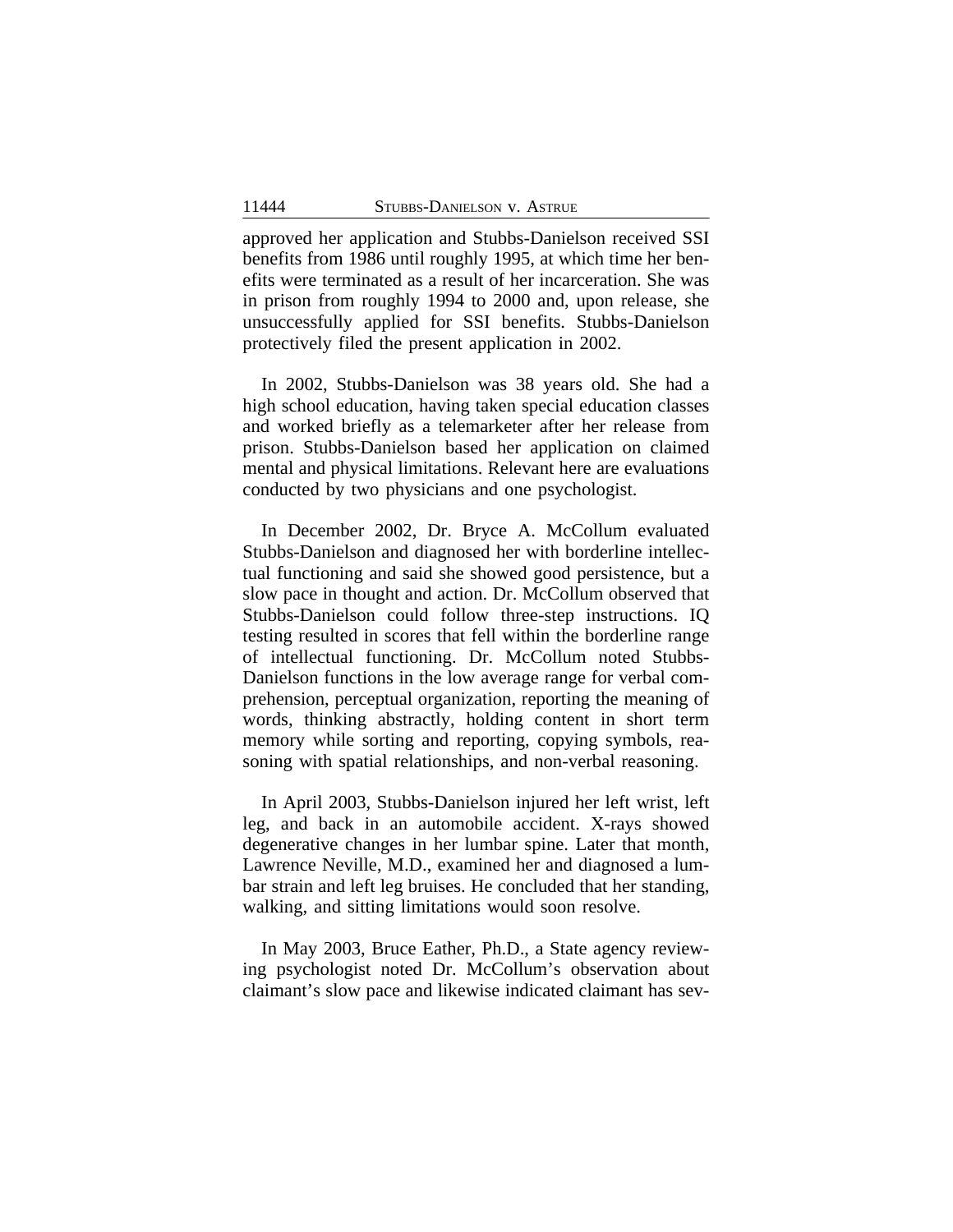eral mental limitations. Dr. Eather stated claimant could perform simple work without public contact.

The Commissioner denied Stubbs-Danielson's 2002 application initially and on reconsideration. Stubbs-Danielson requested, and was granted, a hearing before an administrative law judge ("ALJ"). The ALJ took testimony from Stubbs-Danielson and a vocational expert. The ALJ subsequently rendered a decision denying the application in 2005.

The ALJ used the required five-step sequential framework to analyze whether Stubbs-Danielson was disabled. *See* 20 C.F.R. § 416.920. At step one, the ALJ found that Stubbs-Danielson had not engaged in substantial gainful activity since the alleged disability onset date. At step two, the ALJ concluded that although some of the alleged impairments were not "severe" within the meaning of the applicable regulations, Stubbs-Danielson's lumbar degenerative disc disease, borderline intellectual functioning, adjustment disorder, and obesity were severe. At step three, the ALJ found that none of Stubbs-Danielson's conditions met or medically equaled a listed impairment in the regulations. Finding that Stubbs-Danielson's allegations regarding her limitations were not entirely credible, the ALJ determined that Stubbs-Danielson "retain[ed] the residual functional capacity to perform simple, routine, repetitive sedentary work, requiring no interaction with the public." At step four, based on the residual functional capacity assessment, the ALJ found that Stubbs-Danielson had no past relevant work. At step five, the ALJ relied on the Medical-Vocational Guidelines and the testimony of the vocational expert to conclude that Stubbs-Danielson could perform work as a "small products assembler," with 1,000 jobs available regionally and 100,000 available nationwide, and as a "packager/sorter," with 800 jobs available regionally and over 80,000 available nationwide. The ALJ, therefore, concluded that Stubbs-Danielson was not disabled.

The Social Security Appeals Council denied Stubbs-Danielson's request for review of the ALJ's decision, which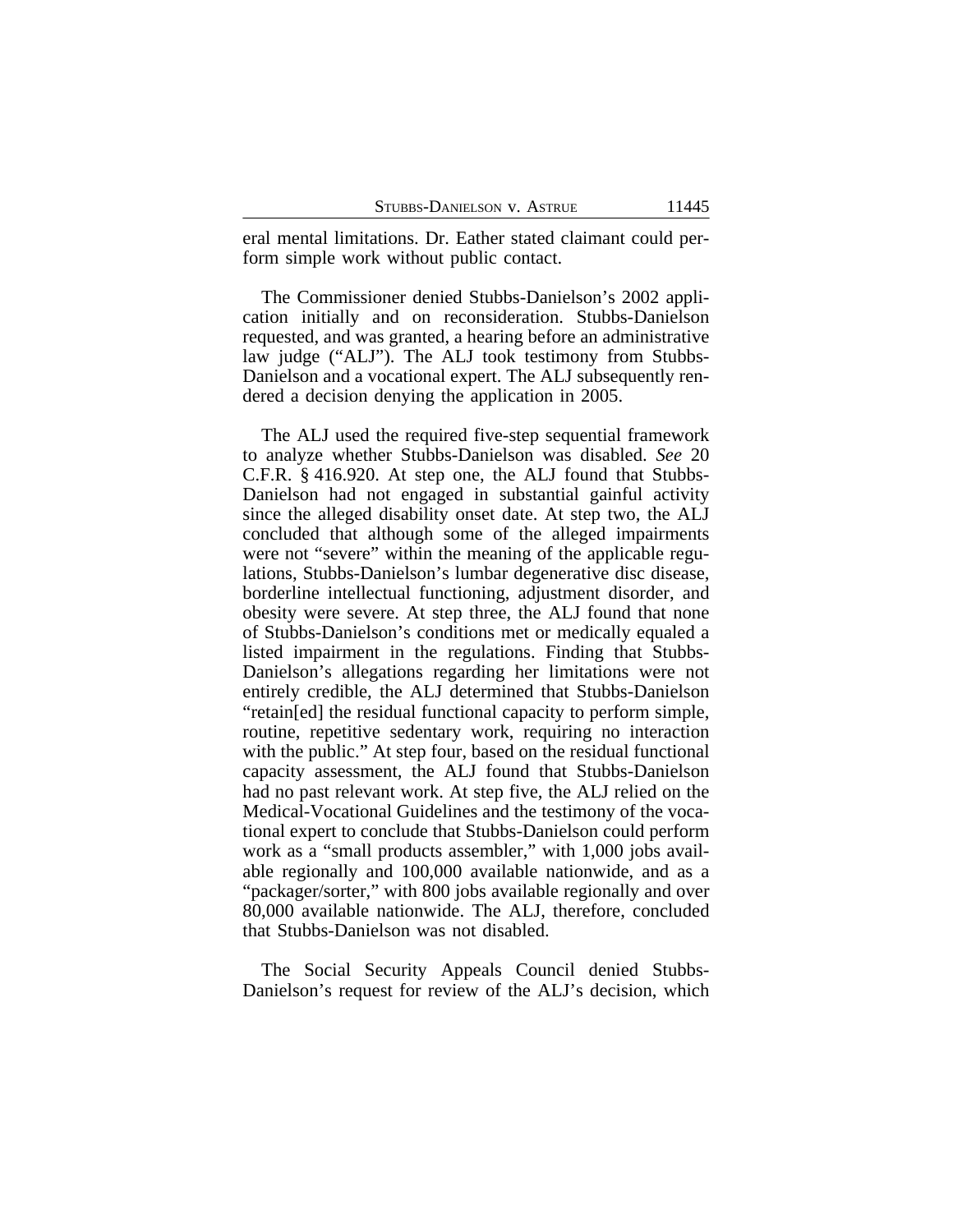renders the ALJ's decision the Commissioner's final decision. The district court affirmed the ALJ's decision, and this appeal followed.

### **II.**

"We review de novo a district court's judgment upholding the denial of social security benefits. We may set aside a denial of benefits only if it is not supported by substantial evidence or is based on legal error." *Lingenfelter v. Astrue*, 504 F.3d 1028, 1035 (9th Cir. 2007) (internal citation and quotation marks omitted).

#### **III.**

Stubbs-Danielson argues the ALJ: (1) failed to give any res judicata effect to her prior disability finding; (2) improperly rejected the opinions of her treating doctors and improperly found Stubbs-Danielson's testimony was not credible; and (3) failed to meet his burden of identifying specific jobs, available in significant numbers, which Stubbs-Danielson could perform despite her impairments.

#### **1. Preclusive Effect of Prior Disability Determination**

As discussed above, Stubbs-Danielson received SSI benefits from 1986 until her incarceration in 1994, which resulted in termination of benefits. She argues the ALJ erred in failing to apply a presumption of disability based on this earlier receipt of benefits.

**[1]** In *Warren v. Bowen*, 804 F.2d 1120 (9th Cir. 1987) (per curiam), this court held that while the social security administrator may be foreclosed from reevaluating the disability determinations for current beneficiary recipients, the administrator is not required to presume that a previous disability has continued through a non-medically related termination of benefits. *Id.* at 1121. We examined then-existing regulations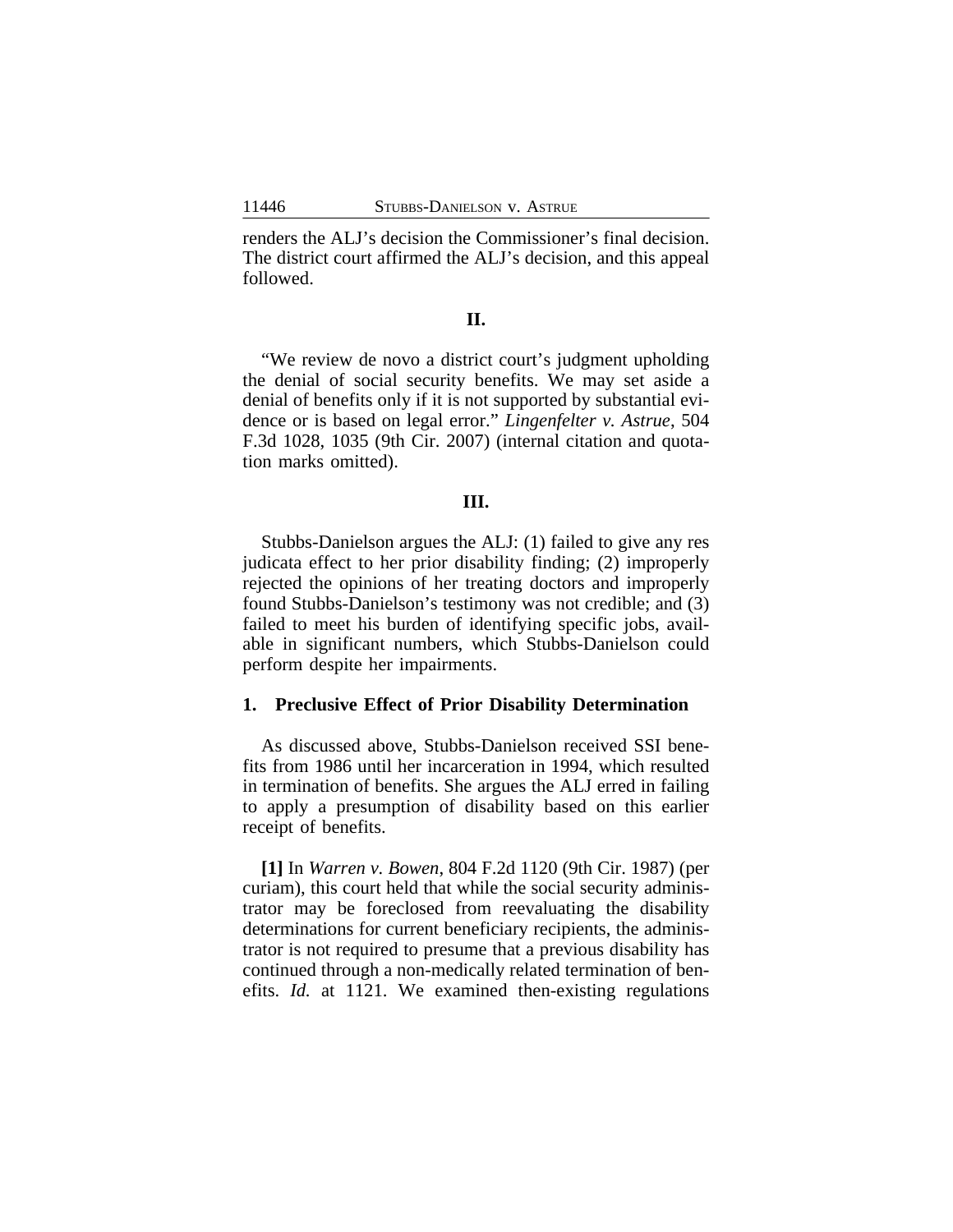STUBBS-DANIELSON V. ASTRUE 11447

which provided that an applicant whose benefits were terminated for a non-medical reason would not be required to resubmit evidence of his disability if the re-application came within one year of the prior termination. *Id.* (citing 20 C.F.R. § 416.1321(b) (1986)). We reasoned that such regulations supported the position that a presumption of disability should not extend to an applicant whose re-application came almost three years—i.e., more than one year—after a non-medical termination. *Id.*

**[2]** The existing regulations compel the same result in this case. The current regulations state that a claimant's benefits are suspended upon incarceration, and after 12 months of continuous suspension, benefits are terminated. *See* 20 C.F.R. §§ 416.1325, 416.1335. While the regulations provide for the resumption of suspended benefits upon an otherwise eligible recipient's release from custody, *see* 20 C.F.R. § 416.1325(b), they provide for no such reinstatement where a recipient's eligibility has been terminated after 12 consecutive months of suspension. Accordingly, there is no basis for applying a presumption of continuing disability where, as here, a claimant's reapplication comes at least 6 years after a termination of benefits and more than 15 years after her previously successful application.

Our decision in *Chavez v. Bowen*, 844 F.2d 691 (9th Cir. 1988), does not compel a contrary result. In *Chavez*, we observed that principles of res judicata apply to administrative decisions regarding disability and impose an obligation on the claimant, in instances where a prior ALJ has made a finding of non-disability, to come forward with evidence of "changed circumstances" in order to overcome a presumption of continuing non-disability. *Id.* at 693. We also explained that a previous ALJ's findings concerning residual functional capacity, education, and work experience are entitled to some res judicata consideration and such findings cannot be reconsidered by a subsequent judge absent new information not presented to the first judge. *Id.* at 694. Stubbs-Danielson has cited no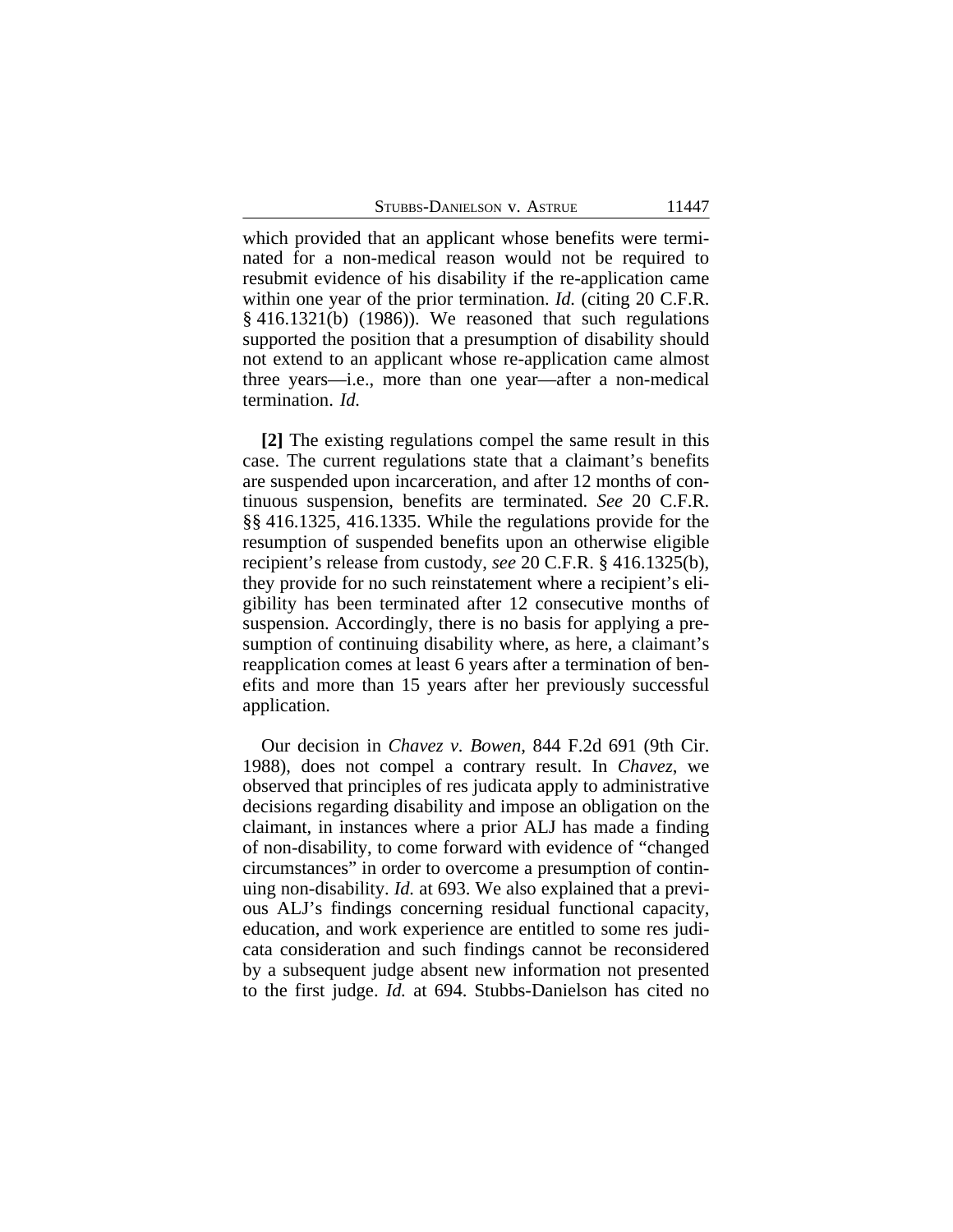authority extending the principles of *Chavez*, which applied preclusive effect to a prior finding of non-disability, to the present context, an attempt to apply that same presumption to a prior finding of disability. Further, Stubbs-Danielson has not established that the ALJ improperly reconsidered prior findings, i.e., reconsidered prior findings based strictly on information already presented to the first judge. The entirety of the medical evaluations presented with respect to the present application were conducted after Stubbs-Danielson's 1984 initial disability determination. These evaluations necessarily presented new and material information not presented to the first ALJ.

#### **2. ALJ's Rejection of Certain Testimony**

Stubbs-Danielson next argues the ALJ improperly rejected the opinions of the treating and examining doctors as well as Stubbs-Danielson's own subjective complaints. Stubbs-Danielson contends the ALJ failed to account for a number of significant functional limitations assessed by the doctors of record, including difficulties in maintaining pace, and failed to provide reasons for rejecting those doctors' opinions. She also asserts the ALJ excluded various postural limitations on bending, stooping, and crouching assessed by the Disability Determination Services physicians who reviewed the file.

### *i. The ALJ's hypothetical question did not improperly reject the opinions of Stubbs-Danielson's doctors*

The ALJ's residual functional capacity ("RFC") finding was as follows: "the claimant retains the residual functional capacity to perform simple, routine, repetitive sedentary work, requiring no interaction with the public." Stubbs-Danielson argues the RFC finding does not capture the deficiency in pace and other mental limitations identified by Dr. Bryce McCollum and Dr. Bruce Eather.

We disagree. While Dr. McCollum's 2002 Intellectual Assessment observed Stubbs-Danielson had a "slow pace,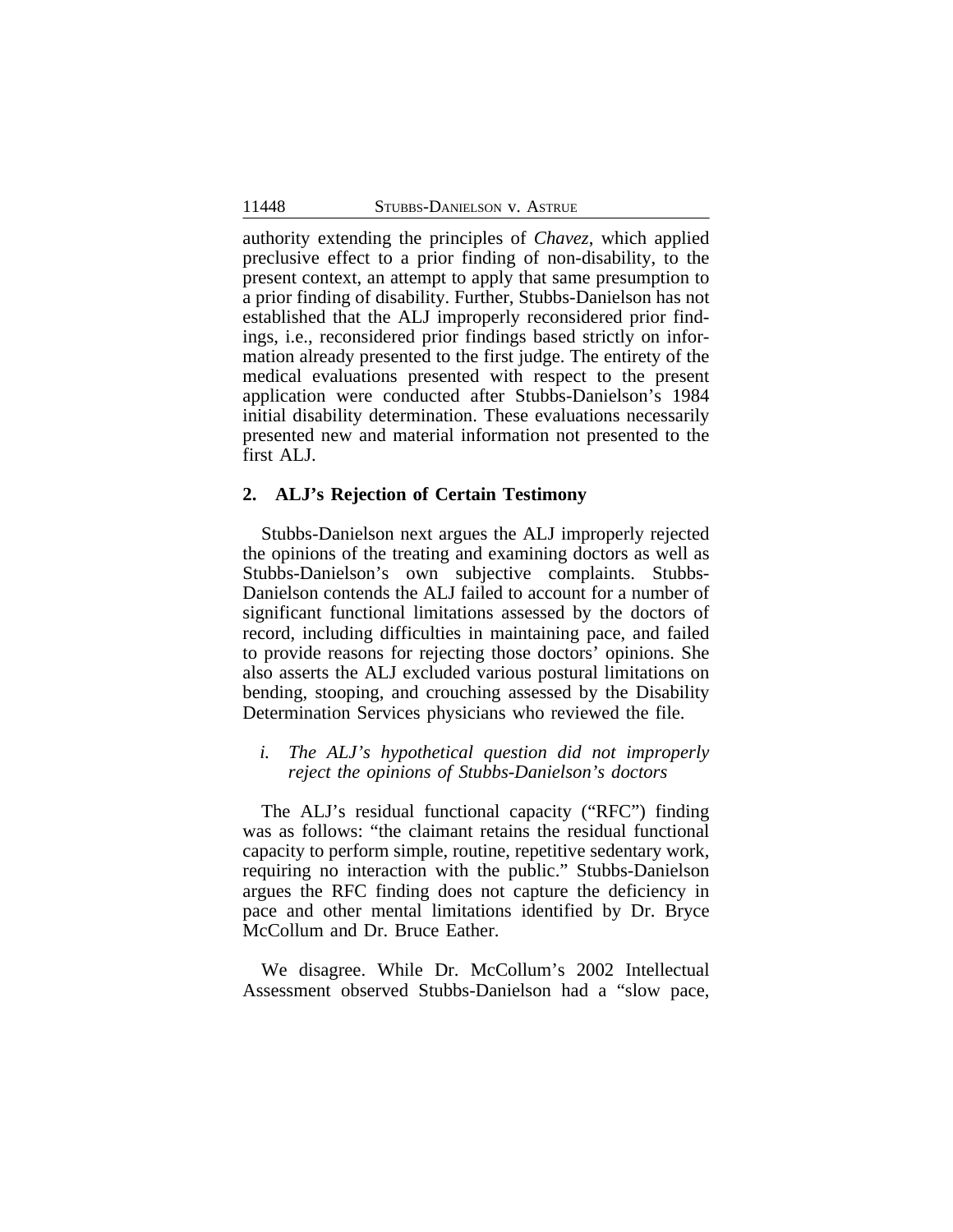STUBBS-DANIELSON V. ASTRUE 11449

both with thinking and her actions" and his 2005 Mental Residual Functional Capacity Assessment ("2005 MRFCA") identified Stubbs-Danielson as "moderately limited" in her ability to "to perform at a consistent pace without an unreasonable number and length of rest periods" and "mildly limited" in several other mental functioning areas, Dr. McCollum did not assess whether Stubbs-Danielson could perform unskilled work on a sustained basis. Dr. Eather's report did. Dr. Eather's report, which also identified "a slow pace, both in thinking & actions" and several moderate limitations in other mental areas, ultimately concluded Stubbs-Danielson retained the ability to "carry out simple tasks as evidenced by her ability to do housework, shopping, work on hobbies, cooking and reading." While Mr. Wentz, a vocational expert, provided Stubbs-Danielson's representative his opinion that a person with anything more than a mild limitation with respect to pace would be precluded from employment except in a sheltered workshop, the ALJ refused to lend any weight to the assessment because it did not address Stubbs-Danielson's RFC and did not appear to be based on her individual record as a whole. This represents the type of credibility determination charged to the ALJ which we may not disturb where, as here, the evidence reasonably supports the ALJ's decision. *See Batson v. Comm'r of Soc. Sec. Admin.*, 359 F.3d 1190, 1195-96 (9th Cir. 2004).

**[3]** The ALJ translated Stubbs-Danielson's condition, including the pace and mental limitations, into the only concrete restrictions available to him—Dr. Eather's recommended restriction to "simple tasks." This does not, as Stubbs-Danielson contends, constitute a rejection of Dr. McCollum's opinion. Dr. Eather's assessment is consistent with Dr. McCollum's 2005 MRFCA, which found Stubbs-Danielson is "not significantly limited" in her ability to "carry" out very short simple instructions," "maintain attention and concentration for extended periods," and "sustain an ordinary routine without special supervision." As two of our sister circuits have recognized, an ALJ's assessment of a claimant ade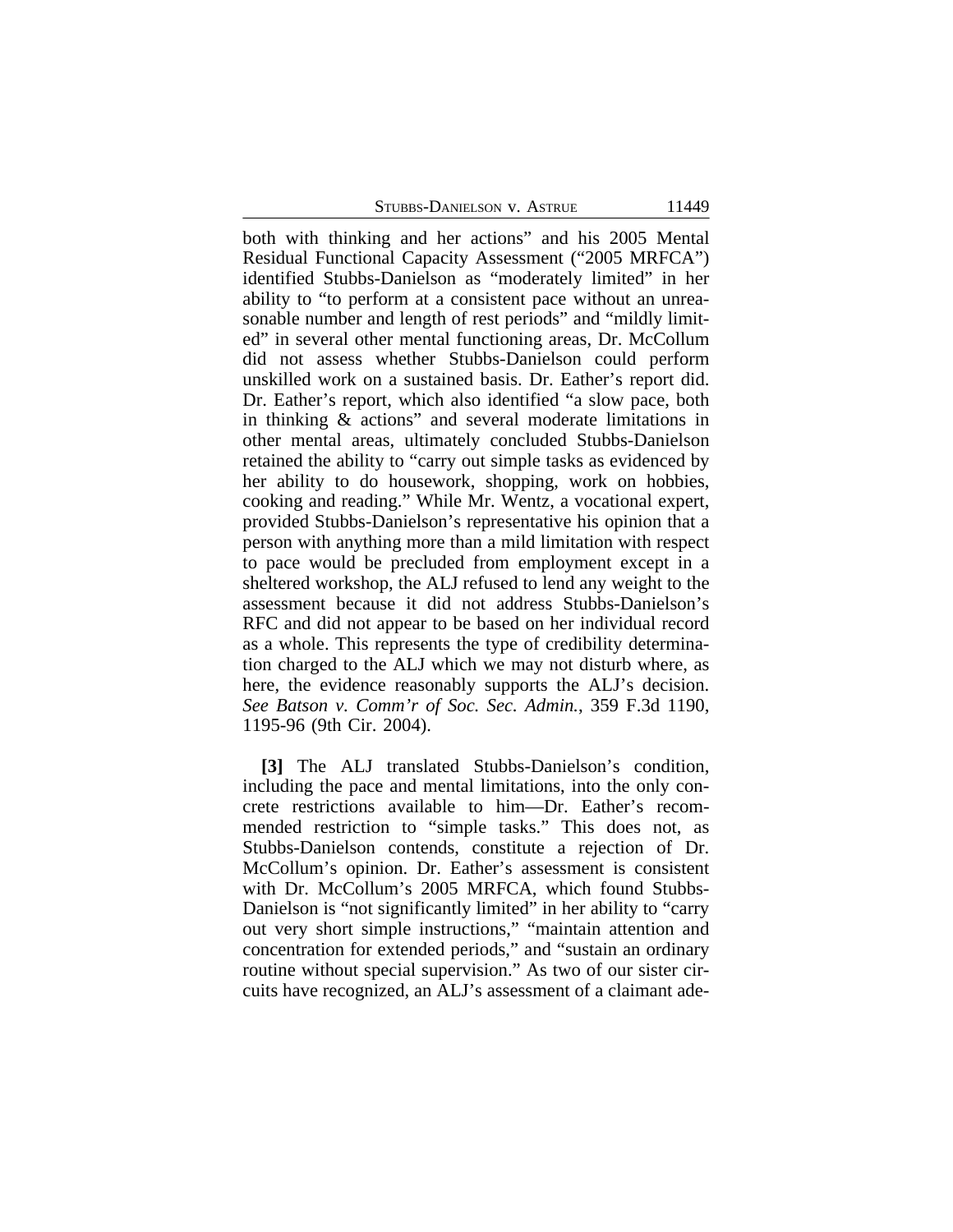quately captures restrictions related to concentration, persistence, or pace where the assessment is consistent with restrictions identified in the medical testimony. *See Howard v. Massanari*, 255 F.3d 577, 582 (8th Cir. 2001) (where state psychologist both identified claimant as having deficiencies of concentration, persistence or pace and pronounced claimant possessed the ability to "sustain sufficient concentration and attention to perform at least simple, repetitive, and routine cognitive activity without severe restriction of function," ALJ's hypothetical including ability to perform "simple, routine, repetitive tasks" adequately, captured claimant's deficiencies in concentration persistence or pace); *Smith v. Halter*, 307 F.3d 377, 379 (6th Cir. 2001) (where ALJ's hypothetical incorporated concrete restrictions identified by examining psychiatrist regarding quotas, complexity, and stress, ALJ did not err in failing to include that claimant suffered from deficiencies in concentration, persistence, or pace).

The Eighth Circuit's decision in *Howard* is directly on point. There, the court explicitly rejected a claim that an ALJ's hypothetical describing an ability to do "simple, routine, repetitive work" failed to capture deficiencies in concentration, persistence, or pace. The court noted the state psychologist's findings which concluded that the claimant, despite certain pace deficiencies, retained the ability to do simple, repetitive, routine tasks. *See Howard*, 255 F.3d at 582. The medical evidence by Dr. Eather in the present case reflects the same conclusion.

**[4]** Accordingly, based on a review of the record, we conclude the ALJ's RFC finding properly incorporated the limitations identified by Dr. McCollum and Dr. Eather, including those related to pace and the other mental limitations regarding attention, concentration, and adaption. Further, to the extent the ALJ's RFC finding erroneously omitted Stubbs-Danielson's postural limitations (only occasional balancing, stooping, and climbing of ramps and stairs), any error was harmless since sedentary jobs require infrequent stooping,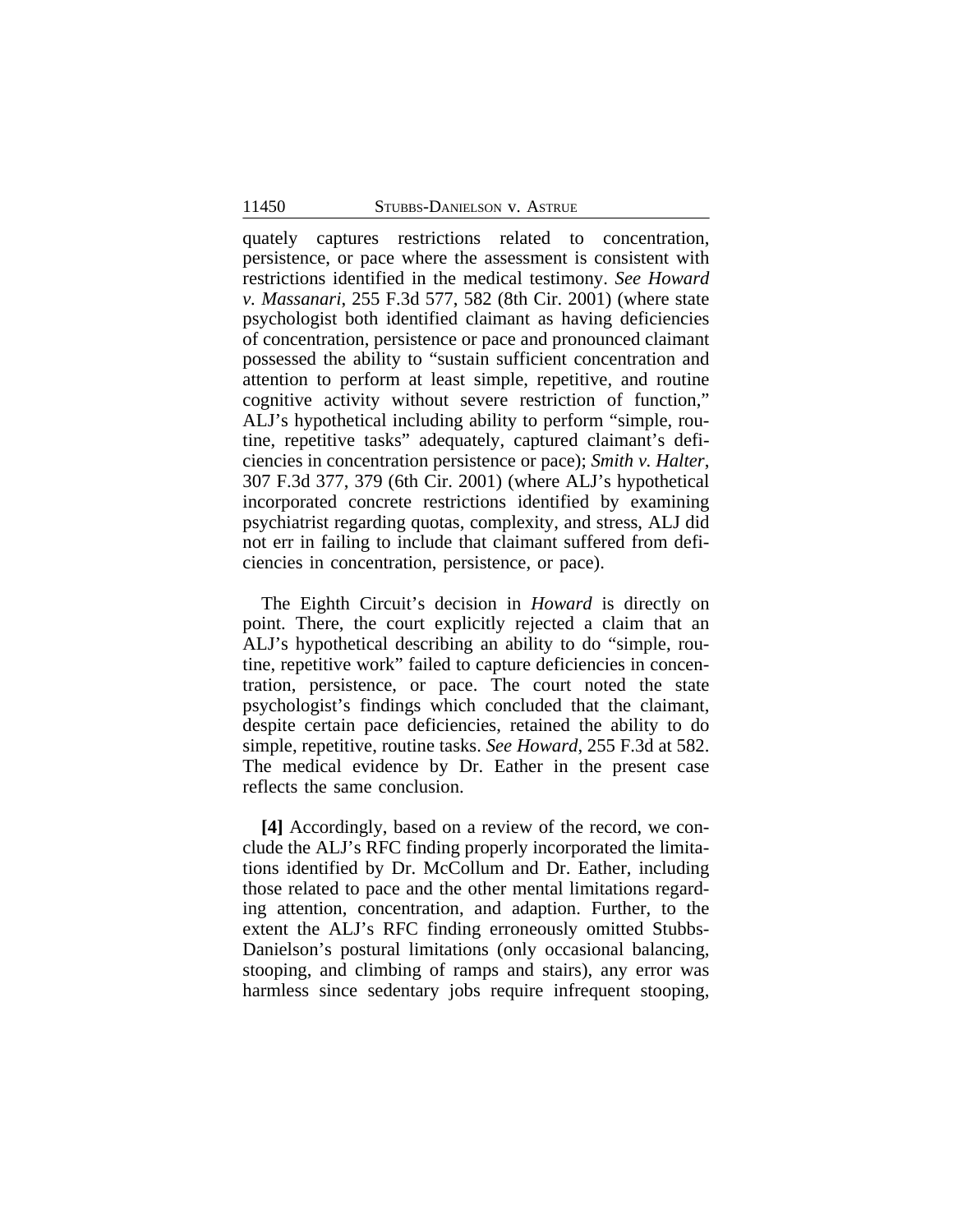balancing, crouching, or climbing. *See* Social Security Ruling ("SSR") 96-9p, at 8 (postural limitations related to climbing, balancing, crouching, would not erode the occupational base for a full range of unskilled sedentary work; most unskilled sedentary occupations require very little to occasional stooping).

We note and distinguish decisions of the Third Circuit in *Ramirez v. Barnhart*, 372 F.3d 546 (3d Cir. 2004), and the Seventh Circuit in *Kasarsky v. Barnhart*, 335 F.3d 539 (7th Cir. 2003) (per curiam), which found error where an ALJ's hypothetical failed to explicitly set forth deficiencies in pace.

In *Ramirez*, unlike the present case, medical testimony explicitly identified accommodation of a severe anxietyrelated pace deficiency as a significant precondition for claimant's success in maintaining a full-time job. Specifically, the medical testimony recommended a close physical proximity between any potential employment location and the location of the claimant's children. *See Ramirez*, 372 F.3d at 555. The ALJ's hypothetical, however, did not include this limitation and instead only provided for a reasonable number of personal phone calls, which the Third Circuit found rendered the hypothetical incomplete. *See id.* The medical testimony in this case does not endorse a particularized accommodation like the one identified in *Ramirez*. As mentioned above, the only concrete limitations in this case were provided by Dr. Eather who, after considering Stubbs-Danielson's deficiencies in pace and other areas, found Stubbs-Danielson able to perform simple tasks.

In *Kasarsky*, the court's primary concern was the ALJ's failure to provide an explanation for the omission from the hypothetical question of the ALJ's earlier observation that the claimant suffered from "*frequent* deficiencies of concentration, persistence, or pace," *Kasarsky*, 335 F.3d at 544 (emphasis in original), an explanation which the court opined might exist. No such deficiency is present in the ALJ's opinion in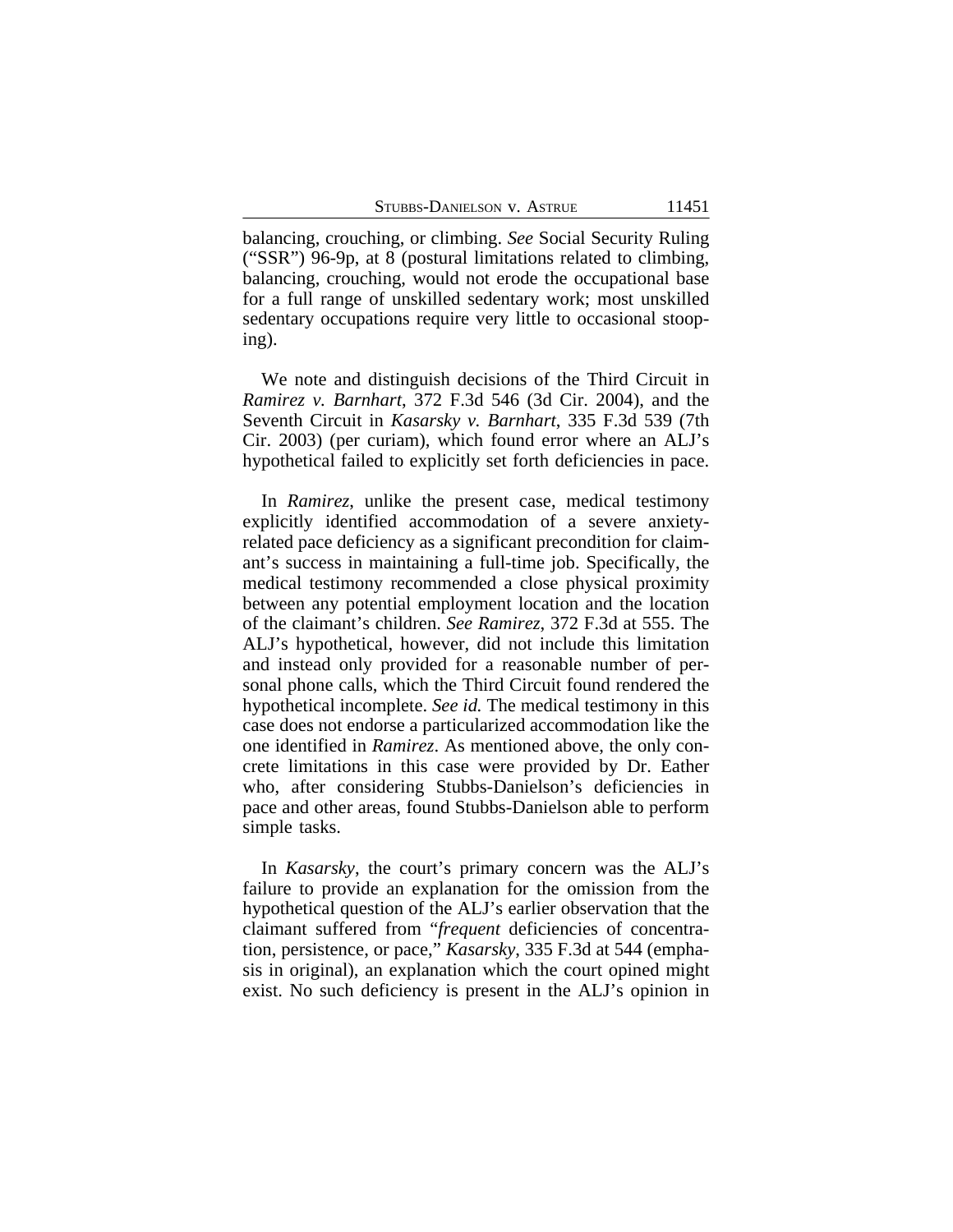this case. The ALJ's opinion explains the omission of Stubbs-Danielson's moderate pace deficiencies from the RFC finding by reference to Dr. Eather's assessment.

### *ii. The ALJ did not err in rejecting Stubbs-Danielson's complaints*

**[5]** As for the claim that the ALJ improperly rejected Stubbs-Danielson's complaints without a subjective reason, this charge is without merit. The ALJ sufficiently explained his reasons for discrediting claimant's testimony when he explained as follows:

The claimant's allegations as to the intensity, persistence and limiting effects of her symptoms are disproportionate and not supported by the objective medical findings nor any other corroborating evidence. The record reflects that the claimant has normal activities of daily living, including cooking, house cleaning, doing laundry, and helping her husband in managing finances.

\* \* \*

These activities tend to suggest that the claimant may still be capable of performing the basic demands of competitive, remunerative, unskilled work on a sustained basis.

In addition, the medical evidence, including Dr. Eather's report and Dr. Neville's report—which both found Stubbs-Danielson could perform a limited range of work—support the ALJ's credibility determination.

#### **3. ALJ's Step Five Analysis**

Finally, Stubbs-Danielson argues the ALJ failed to meet his step five burden of identifying specific jobs which she could